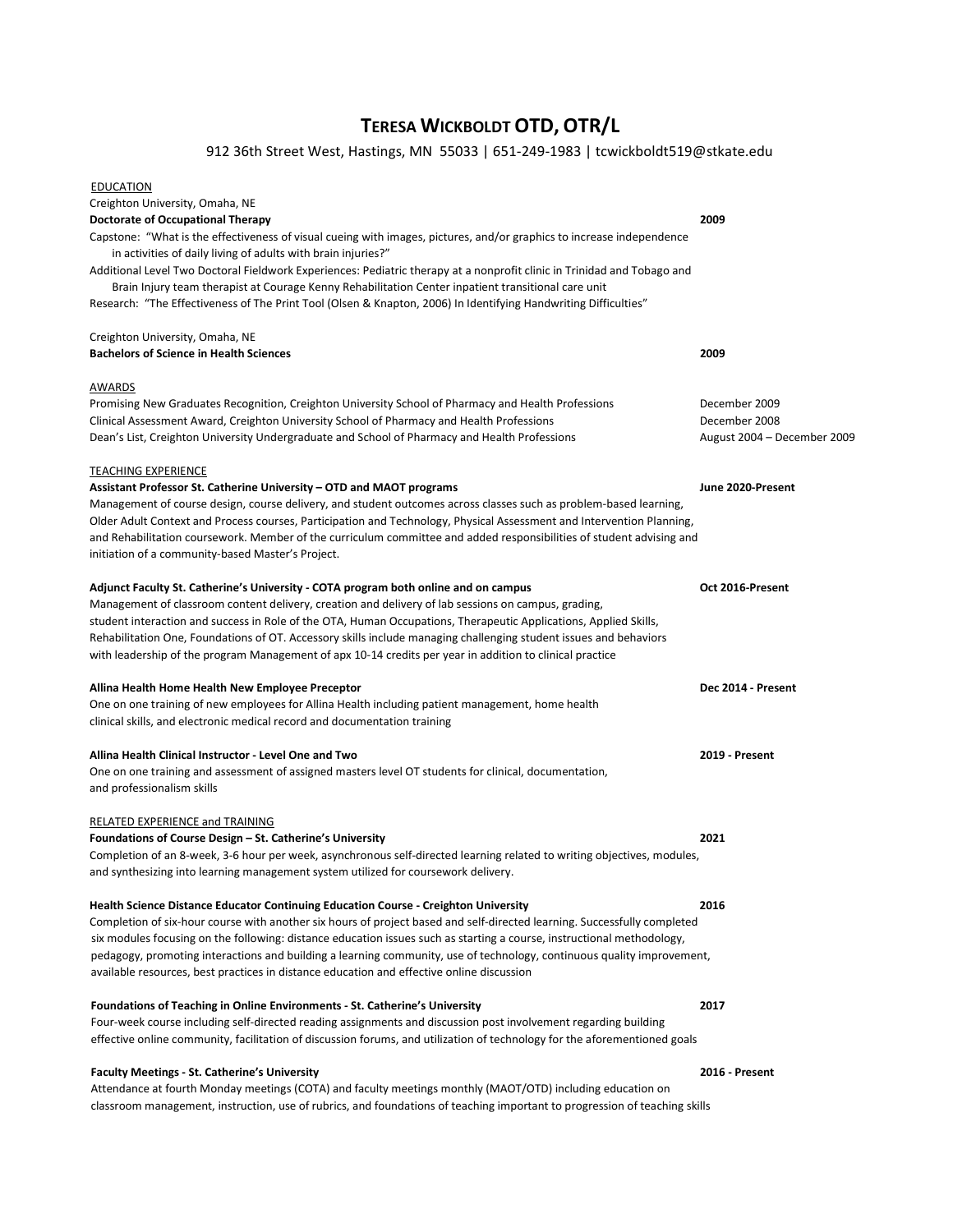#### TERESA WICKBOLDT OTD, OTR/L PAGE 2

in online and on campus classroom

| Engagement in St. Catherine University IT Department Trainings on Online Learning Technology                                | 2020 - Present         |
|-----------------------------------------------------------------------------------------------------------------------------|------------------------|
| Attendance at University-wide faculty training sessions and department specific informational sessions on the following     |                        |
| topics to increase knowledge and skills related to online content delivery, student engagement, and course management.      |                        |
| Integrated Tools Overview June 15, 2020; Building Online Community June 29, 2020; Common D2L Shell Training Aug 4, 2020     |                        |
| Panopto and VoiceThread Aug 10, 2020; Groups, Checklists and Rubrics Aug 13, 2020; EHR Go Training Sept, 2020               |                        |
| Coordination of Field Experience Program for COTA students - St. Catherine's University                                     | 2016 - Present         |
| Delivery of physical rehabilitation course material was significantly enhanced by forging a partnership between             |                        |
| St. Catherine's and the rehabilitation facility in the state of Minnesota. This allows students to connect their in class   |                        |
| content to practical case studies regarding assistive technology, driving rehabilitation, CVA and SCI patient populations.  |                        |
| Annual participation, management of the site and student experience, and maintenance of this partnership is required        |                        |
| Wheelchair Assessment Process Improvement - Allina Health                                                                   | 2015 Present           |
| Exemplary leadership and communication skills are tested in the quality and process improvement project for rehab           |                        |
| seating at Allina Home Health. Created bridges between two separate business divisions to improve communication,            |                        |
| create streamlined workflows, address regulatory issues with insurance payors, and educate team of 15-20 people on results. |                        |
| Constant maintenance of this group for quality outcomes is required within the constraints of a typical patient caseload    |                        |
| <b>CAPABLE Aging in Place Team Member - Allina Health</b>                                                                   | 2019 Present           |
| Membership on CAPABLE Aging in Place team that addresses home modification recommendations under a                          |                        |
| University research grant alongside community partner Habitat for Humanity to allow low income seniors in the Twin Cities   |                        |
| to stay in their homes                                                                                                      |                        |
| PUBLICATIONS AND PAPERS                                                                                                     |                        |
| What is the effectiveness of visual cueing with images, pictures, and/or graphics to increase independence in               |                        |
| activities of daily living of adults with brain injuries?                                                                   |                        |
| Critically appraised topic: summary of findings and formal presentation. Creighton University                               |                        |
| Disseminated orally and at http://ot.creighton.edu/community/EvidenceReviews.htm                                            | 2009                   |
| "The Effectiveness of The Print Tool (Olsen & Knapton, 2006) In Identifying Handwriting Difficulties"                       |                        |
| IRB approved research conducted and summarized informal research paper. Creighton University                                |                        |
| Disseminated via oral presentation with faculty, staff, and community therapists                                            | 2009                   |
|                                                                                                                             |                        |
| <b>MEMBERSHIPS</b>                                                                                                          |                        |
| The American Occupational Therapy Association                                                                               | 2006 - present         |
| <b>CLINICAL EXPERIENCE</b>                                                                                                  |                        |
| Allina Health Home Health, St.Paul, MN                                                                                      | July 2014 - present    |
| Management and interdisciplinary treatment of patients in the in-home setting including orthopedic,                         |                        |
| complex medical, cardiac, and leader of wheelchair seating and positioning team. Home care is an autonomous                 |                        |
| and self-directed setting in which self reflection on clinical skills and professional growth are vital. Being              |                        |
| resourceful, quick thinking, and thorough in documentation are imperative for patient care and professional success.        |                        |
| Cariant Health Partners and Fusion Medical Staffing Travel Occupational Therapist                                           | April 2010 - July 2014 |
| Skilled occupational therapy treatment including evaluation and treatment planning in the following settings;               |                        |
| Long Term Care, Transitional Care Unit. Acute Care, ICU, Outpatient Pediatrics, and Home Health. Supervision of             |                        |
| COTAs, interdisciplinary care coordination, family conference and discharge planning, and home safety evaluations           |                        |
| were additional responsibilities. Assignments ranged from three months to 8 months depending on site needs. Self-           |                        |

directed learning, leadership, impeccable communication, and adaptability required for frequent setting changes with

flexibility to adjust to multiple electronic medical record systems and managerial styles.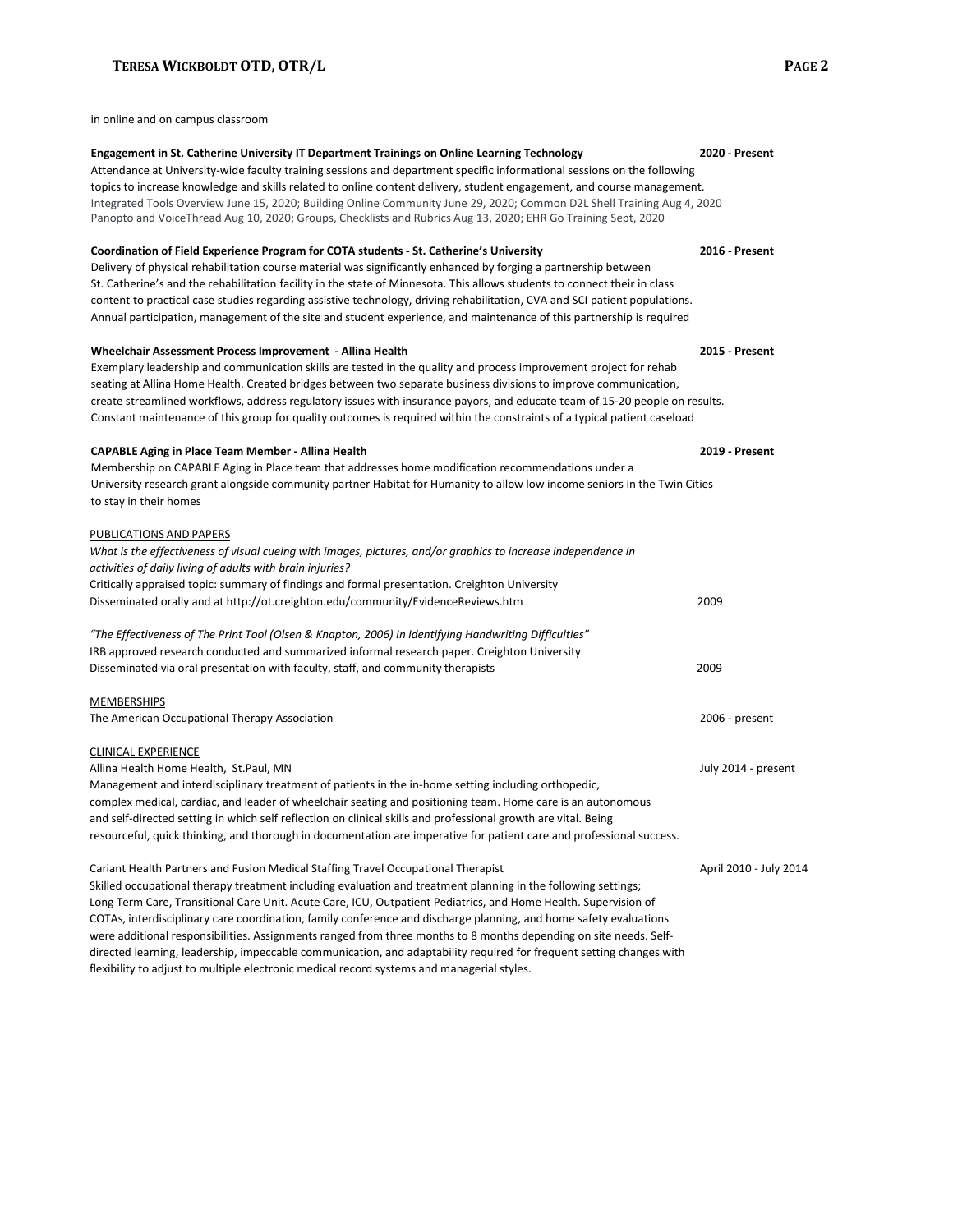## Curriculum Vitae Addendum St. Catherine University

Faculty Name: Teresa Wickboldt OTD, OTR/L

Faculty Teaching Plan: Older Adults Context, Older Adults Process, Participation and Technology, Master's Project, Problem Based Learning, Physical Assessment and Intervention Planning, Rehabilitation

| <b>Area of Teaching</b>                                                                                                                                                                                                                                                                                                                                                                                                                                                                                                                                                                                                                                                                                                                                        | <b>Date</b>                                                                                                                       |
|----------------------------------------------------------------------------------------------------------------------------------------------------------------------------------------------------------------------------------------------------------------------------------------------------------------------------------------------------------------------------------------------------------------------------------------------------------------------------------------------------------------------------------------------------------------------------------------------------------------------------------------------------------------------------------------------------------------------------------------------------------------|-----------------------------------------------------------------------------------------------------------------------------------|
| <b>Foundations</b>                                                                                                                                                                                                                                                                                                                                                                                                                                                                                                                                                                                                                                                                                                                                             |                                                                                                                                   |
| <b>Continuing Education/Clinical Practice</b>                                                                                                                                                                                                                                                                                                                                                                                                                                                                                                                                                                                                                                                                                                                  | 2019 to Present                                                                                                                   |
| CAPABLE Program Occupational Therapist for Allina Health and Habitat for<br>$\bullet$                                                                                                                                                                                                                                                                                                                                                                                                                                                                                                                                                                                                                                                                          |                                                                                                                                   |
| Humanity partnership                                                                                                                                                                                                                                                                                                                                                                                                                                                                                                                                                                                                                                                                                                                                           | 2020                                                                                                                              |
| Fostering a respectful workplace Allina Health                                                                                                                                                                                                                                                                                                                                                                                                                                                                                                                                                                                                                                                                                                                 |                                                                                                                                   |
| Scholarship                                                                                                                                                                                                                                                                                                                                                                                                                                                                                                                                                                                                                                                                                                                                                    |                                                                                                                                   |
| Professional Development Goal                                                                                                                                                                                                                                                                                                                                                                                                                                                                                                                                                                                                                                                                                                                                  |                                                                                                                                   |
| Practice                                                                                                                                                                                                                                                                                                                                                                                                                                                                                                                                                                                                                                                                                                                                                       |                                                                                                                                   |
| <b>Continuing Education/Clinical Practice</b><br>Clinical practice Allina Health Home Health Occupational Therapist<br>Management and interdisciplinary treatment of patients in the in-home setting including orthopedic,<br>complex medical, cardiac, cognitive impairments and leader of wheelchair seating and positioning team.                                                                                                                                                                                                                                                                                                                                                                                                                           | 2014 to Present                                                                                                                   |
| Wheelchair seating and positioning process improvement lead therapist<br>$\bullet$<br>Wheelchair seating and positioning specialty group therapist<br>$\bullet$<br>Mary Massery, if you can't breathe, you can't function<br>$\bullet$<br><b>Comprehensive Management of Shoulder Pathologies</b><br>$\bullet$<br>Fixed vs. Custom Seating and Positioning - Ride Design Inservice<br>٠<br>Best Practices in Health Science Education Conference<br>$\bullet$<br>St. Catherine's University HSSH Colloquia<br>٠<br>Master's Project Presentation attendance CEU. Topics: Campus accessibility,<br>$\bullet$<br>Nighttime Postural Care, Dystonia in Musicians<br>Executive Function Performance Test; clinical use and training on administration<br>$\bullet$ | 2015<br>2015 to Present<br>October 2019<br>January 2019<br><b>March 2019</b><br>May 2021<br><b>March 2021</b><br>May 2021<br>2018 |
| Scholarship                                                                                                                                                                                                                                                                                                                                                                                                                                                                                                                                                                                                                                                                                                                                                    |                                                                                                                                   |
| Professional Development Goal: Increase opportunities within assigned credit                                                                                                                                                                                                                                                                                                                                                                                                                                                                                                                                                                                                                                                                                   |                                                                                                                                   |
| load courses for IPE opportunities                                                                                                                                                                                                                                                                                                                                                                                                                                                                                                                                                                                                                                                                                                                             |                                                                                                                                   |
| Professionalism                                                                                                                                                                                                                                                                                                                                                                                                                                                                                                                                                                                                                                                                                                                                                |                                                                                                                                   |
| <b>Continuing Education/Clinical Practice</b>                                                                                                                                                                                                                                                                                                                                                                                                                                                                                                                                                                                                                                                                                                                  |                                                                                                                                   |
| See Practice Track Information                                                                                                                                                                                                                                                                                                                                                                                                                                                                                                                                                                                                                                                                                                                                 | 2014- Present                                                                                                                     |
| Clinical practice Allina Health Home Health Occupational Therapist                                                                                                                                                                                                                                                                                                                                                                                                                                                                                                                                                                                                                                                                                             |                                                                                                                                   |
| Management and interdisciplinary treatment of patients in the in-home setting including orthopedic,                                                                                                                                                                                                                                                                                                                                                                                                                                                                                                                                                                                                                                                            | 2019- Present                                                                                                                     |
| complex medical, cardiac, cognitive impairments and leader of wheelchair seating and positioning team.                                                                                                                                                                                                                                                                                                                                                                                                                                                                                                                                                                                                                                                         |                                                                                                                                   |
| Clinical Instructor for Level 1 and Level 2 Fieldwork Students Allina Health                                                                                                                                                                                                                                                                                                                                                                                                                                                                                                                                                                                                                                                                                   | May 2021                                                                                                                          |
| Best Practices in Health Science Education Conference                                                                                                                                                                                                                                                                                                                                                                                                                                                                                                                                                                                                                                                                                                          | June 2021-present                                                                                                                 |
| <b>Faculty Advisor</b>                                                                                                                                                                                                                                                                                                                                                                                                                                                                                                                                                                                                                                                                                                                                         |                                                                                                                                   |
| Scholarship                                                                                                                                                                                                                                                                                                                                                                                                                                                                                                                                                                                                                                                                                                                                                    |                                                                                                                                   |
| Professional Development Goal                                                                                                                                                                                                                                                                                                                                                                                                                                                                                                                                                                                                                                                                                                                                  |                                                                                                                                   |
| Scholarship                                                                                                                                                                                                                                                                                                                                                                                                                                                                                                                                                                                                                                                                                                                                                    |                                                                                                                                   |
| <b>Continuing Education/Clinical Practice</b>                                                                                                                                                                                                                                                                                                                                                                                                                                                                                                                                                                                                                                                                                                                  |                                                                                                                                   |
| Creation of Master's Project around the topic of IPE opportunities between OT<br>$\bullet$<br>and Dietetics for Community Dwelling Older Adults                                                                                                                                                                                                                                                                                                                                                                                                                                                                                                                                                                                                                | Starting Sept 2021                                                                                                                |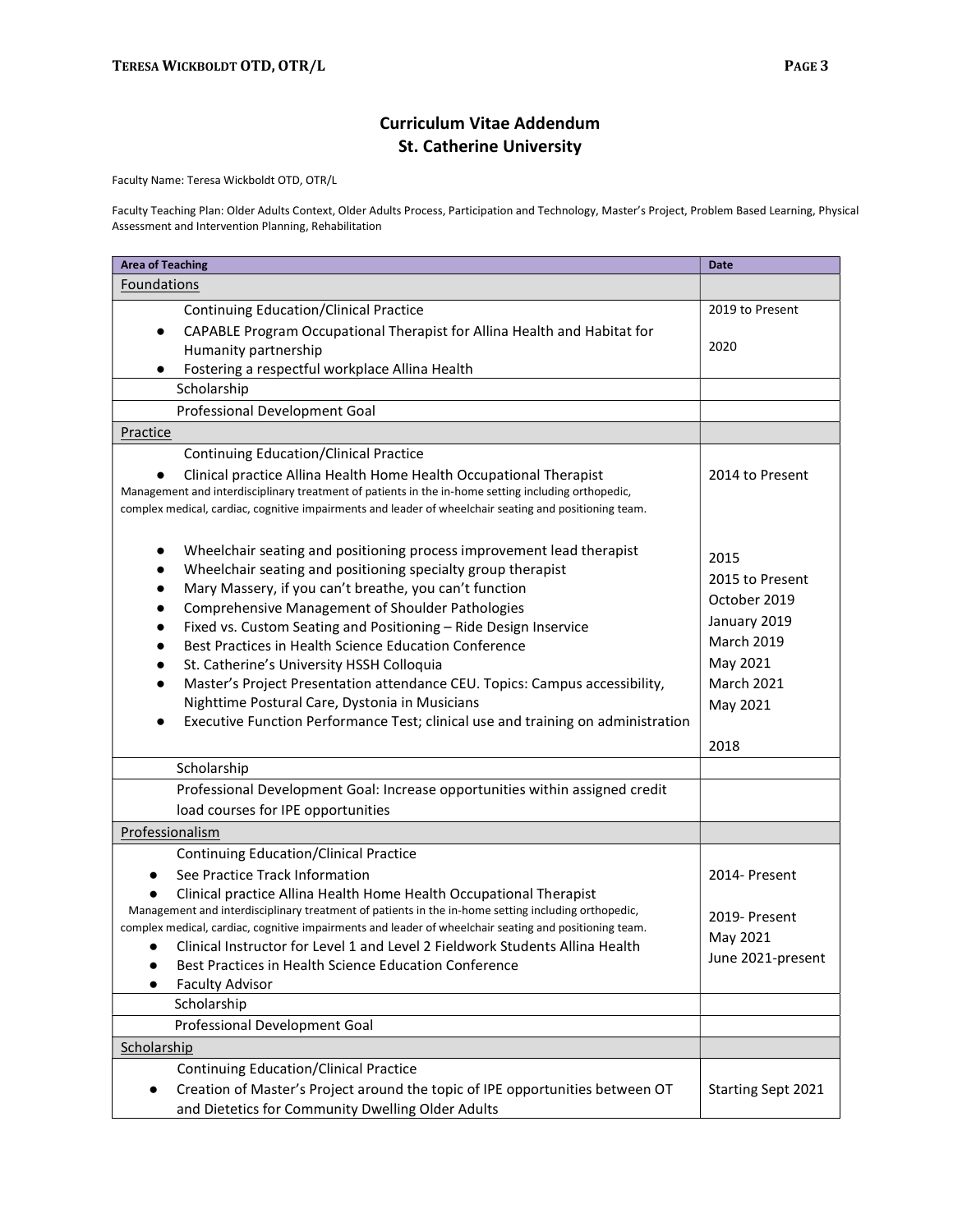| Scholarship                                                                    |           |
|--------------------------------------------------------------------------------|-----------|
| Professional Development Goal: With recent career change to academia,          |           |
| increase networking and mentorship related to the role of Assistant Professor. |           |
| Experience                                                                     |           |
| <b>Continuing Education/Clinical Practice</b>                                  |           |
| Creation and facilitation of Level 1 Fieldwork Simulation Case                 | Fall 2020 |
| Scholarship                                                                    |           |
| Professional Development Goal                                                  |           |

### Content Delivery Method

| <b>Content Delivery Method</b>                                                                                                                                                                                                                                                                                                                                                                                                                                                                                                                                                                                                                                                                                                                                                                                                                                                                                                                                                                                                                                                                                                                                                                                                                                                                         | Date                                                                                                                                                         |
|--------------------------------------------------------------------------------------------------------------------------------------------------------------------------------------------------------------------------------------------------------------------------------------------------------------------------------------------------------------------------------------------------------------------------------------------------------------------------------------------------------------------------------------------------------------------------------------------------------------------------------------------------------------------------------------------------------------------------------------------------------------------------------------------------------------------------------------------------------------------------------------------------------------------------------------------------------------------------------------------------------------------------------------------------------------------------------------------------------------------------------------------------------------------------------------------------------------------------------------------------------------------------------------------------------|--------------------------------------------------------------------------------------------------------------------------------------------------------------|
| Simulation/Lab/Service Learning/PBL (Experiential)                                                                                                                                                                                                                                                                                                                                                                                                                                                                                                                                                                                                                                                                                                                                                                                                                                                                                                                                                                                                                                                                                                                                                                                                                                                     |                                                                                                                                                              |
| Continuing Education - all via SCU Training and Development unless otherwise noted<br>Problem based learning and Andragogy<br>$\bullet$<br><b>Professional Behaviors Thread</b><br>$\bullet$<br>Clinical Instructor for Level 1 and Level 2 Fieldwork Students Allina Health<br>$\bullet$<br><b>PBL Facilitator Training</b><br>$\bullet$<br><b>PBL Facilitator</b><br>$\bullet$<br>Creation and facilitation of Level 1 Fieldwork Simulation Case<br>$\bullet$                                                                                                                                                                                                                                                                                                                                                                                                                                                                                                                                                                                                                                                                                                                                                                                                                                        | 1/23/17<br>2/27/17<br>2019 - Present<br>9/2020<br>Fall 2020, Spring 2021<br><b>Fall 2020</b>                                                                 |
| Scholarship                                                                                                                                                                                                                                                                                                                                                                                                                                                                                                                                                                                                                                                                                                                                                                                                                                                                                                                                                                                                                                                                                                                                                                                                                                                                                            |                                                                                                                                                              |
| Professional Development Goal: Create learning opportunities for students around<br>simulated electronic medical record documentation in didactic coursework.                                                                                                                                                                                                                                                                                                                                                                                                                                                                                                                                                                                                                                                                                                                                                                                                                                                                                                                                                                                                                                                                                                                                          |                                                                                                                                                              |
| Classroom Management/Active Learning                                                                                                                                                                                                                                                                                                                                                                                                                                                                                                                                                                                                                                                                                                                                                                                                                                                                                                                                                                                                                                                                                                                                                                                                                                                                   |                                                                                                                                                              |
| Continuing Education - all via SCU Training and Development unless otherwise noted<br>Foundations of Teaching in an Online Environment<br>Foundations of Course Design<br>Building Community for safe exploration and successful learning<br><b>Great Online Discussions</b><br>Panapto and VoiceThread<br>Groups, Checklists, and Rubrics<br>Communication with students and office hours<br>Andragogy vs. Pedagogy<br>Leadership Styles<br>Utilizing rubrics<br>Leadership styles II<br><b>Time Management</b><br>$\bullet$<br>Coordination of Field Experience program for COTA students - Self Directed<br>Delivery of physical rehabilitation course material was significantly enhanced by forging a partnership between<br>St. Catherine's and the rehabilitation facility in the state of Minnesota. This allows students to connect their in class<br>content to practical case studies regarding assistive technology, driving rehabilitation, CVA and SCI patient populations.<br>Annual participation, management of the site and student experience, and maintenance of this partnership is required.<br>Best Practices in Health Science Education Conference - University of Minnesota<br>$\bullet$<br>VoiceThread Workshop - Basics 3<br>VoiceThread Workshop- New Assignments Feature | 2016<br>6/2021<br>6/2020<br>8/2020<br>8/2020<br>4/24/17<br>3/26/18<br>4/23/18<br>8/27/18<br>9/25/18<br>1/28/19<br>7/22/19<br>2016-2019<br>5/2021<br>6/1/2021 |
|                                                                                                                                                                                                                                                                                                                                                                                                                                                                                                                                                                                                                                                                                                                                                                                                                                                                                                                                                                                                                                                                                                                                                                                                                                                                                                        | 6/8/2021                                                                                                                                                     |
| Scholarship                                                                                                                                                                                                                                                                                                                                                                                                                                                                                                                                                                                                                                                                                                                                                                                                                                                                                                                                                                                                                                                                                                                                                                                                                                                                                            |                                                                                                                                                              |